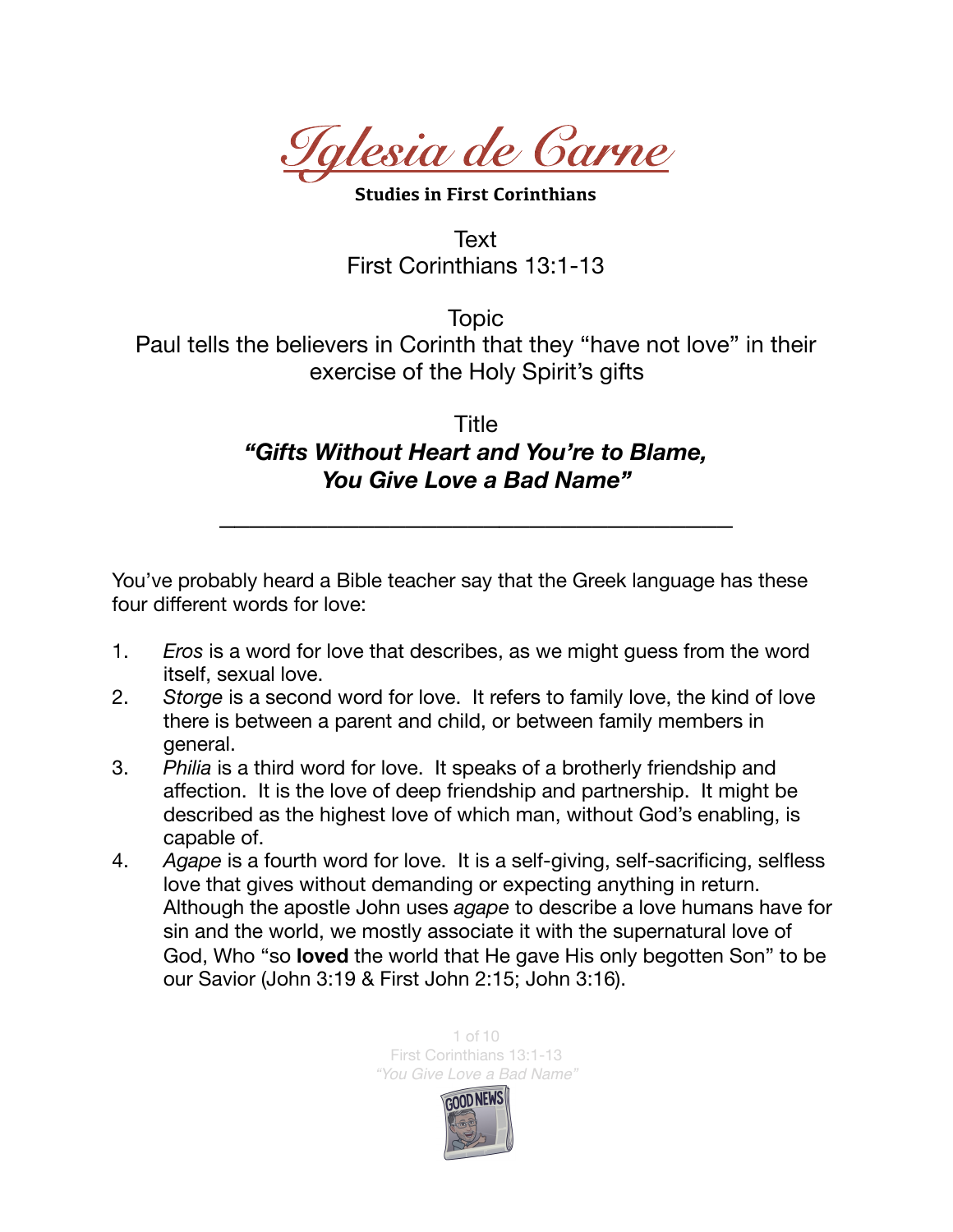There are two additional 'loves' in Greek that you rarely hear about:

- 1. *Pragma*, a longstanding love is a mature, realistic love that is commonly found amongst long-established couples.
- 2. *Philautia*, or love of self.

I'd like to suggest a seventh love. Not in a scholarly sense; I know next to nothing about the Greek language of the New Testament. Think of it as a devotional thought. It is suggested in our text as *agape* we **do not** want to characterize our lives. You see it in each of the opening three verses.

If you are reading from the NKJV, see the word "love" in verses one, two, and three? It is in each occurrence proceeded by what two words?

The additional love I'm suggesting is "have-not love." We will see that it is a state that a believer can be in even though he or she is exercising gifts of the Holy Spirit or doing powerful works for God.

I'll organize my comments around two points: **#1 If You Have Not Love You Will Injure Other Members Of Jesus' Body,** and **#2 If You Have Love You Will Encourage Other Members Of Jesus' Body.** 

## **#1 - If You Have Not Love You Will Injure Other Members Of Jesus' Body (v1-3)**

"Have-not love" can be seen in at least one other place in the New Testament. It isn't called by that name; but the condition being described is similar. It is the description Jesus gives in His letter to the church in Ephesus. He praises them for their various works, but then says rather dramatically, "Nevertheless I have *this* against you, that you have left your first love" (Revelation 2:4).

- The church in Ephesus lacked love.
- The church in Corinth lacked love.
- We must conclude that any church can lack love; that any of us individually may "have-not love."

What is more, like the believers in those two first century churches, we may not even recognize it.



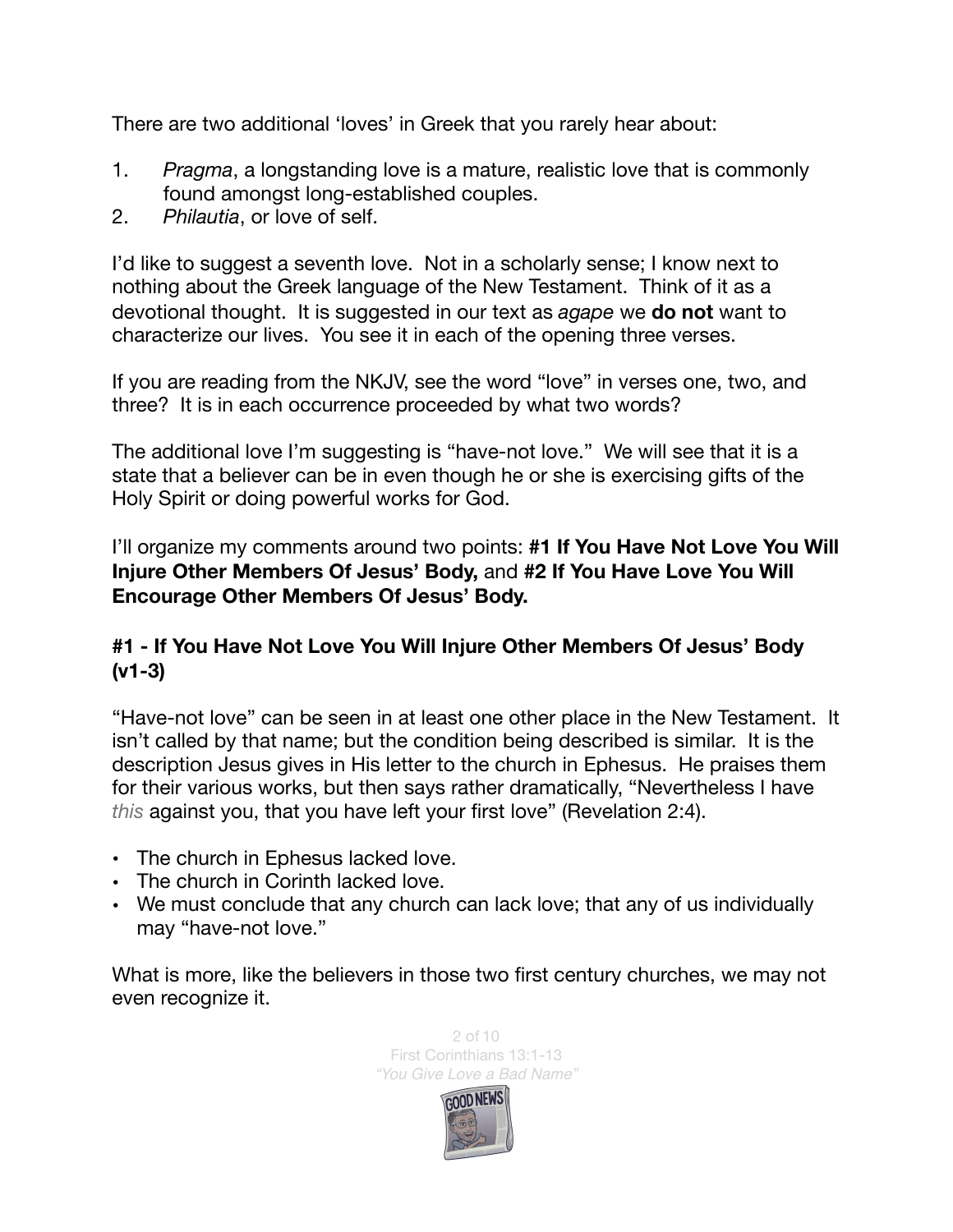We are in the middle of the apostle Paul issuing correction to the Corinthians for their misuse of the gifts they had been given by God the Holy Spirit. The correction began in chapter twelve and continues all the way through chapter fourteen. The crux of it was that, "the whole church comes together in one place, and all speak with tongues..." (14:23).

The real problem, though, was that by doing so they were calling attention to themselves and away from Jesus. Their gifts were not benefitting others in the body - only themselves. They were chasing visitors away - visitors who needed to hear the Gospel. That's not *agape*, is it? No; it is have-not *agape*.

1Co 13:1 Though I speak with the tongues of men and of angels, but have not love, I have become sounding brass or a clanging cymbal.

First thing to note is that each of the opening three verses indicate the person with have-not love can nevertheless perform mighty deeds. Thus it can initially be hard to recognize.

The believers who were speaking in tongues seem to have concluded that they were on a par with angels. Since they were speaking in tongues all at once, they thought it a beautiful chorus of worship. But instead of sounding like a choir of angels, they were each one more like a clanging cymbal played out of order, amplified by a device called a sounding brass.

We might consider the exercise of spiritual gifts in public like the playing of a symphony orchestra being conducted by a great master conductor. We each have our necessary and proper place in the symphony. But we can exercise our gift or gifts in such a way as to call attention to ourselves and away from the conductor. We can be like a gong or a cymbal being played loudly out of place.

1Co 13:2 And though I have *the gift of* prophecy, and understand all mysteries and all knowledge, and though I have all faith, so that I could remove mountains, but have not love, I am nothing.

Spectacular displays of supernatural power. But as one commentator mused, "You can lift the mountain, but you then drop it on others."



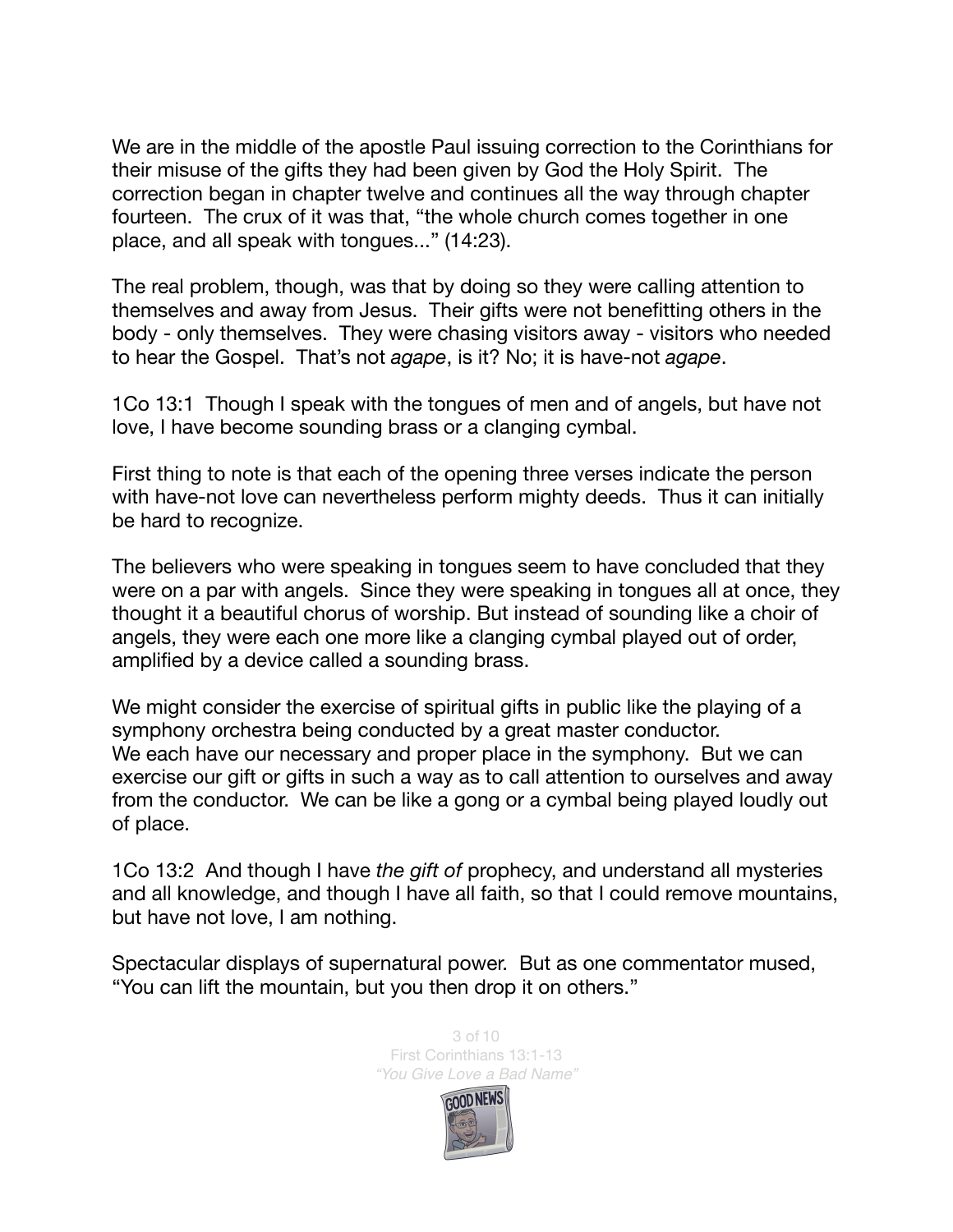1Co 13:3 And though I bestow all my goods to feed *the poor,* and though I give my body to be burned, but have not love, it profits me nothing.

Paul said of such displays, "I am nothing," and, "It profits me nothing." It doesn't help others... And it's not good for you.

How does this have-not love happen? After all, we are indwelt by the Holy Spirit, Who is God and therefore IS love. He works to produce the fruit of the Spirit in and through our lives; and the fruit of the Spirit IS love.

At least one way we have-not love is revealed when Paul said to the believers in Galatia, "Are you so foolish? Having begun in the Spirit, are you now being made perfect by the flesh?" (3:3). In context, Paul was warning them to not return to Judaism and its rites and rituals.

It applies more broadly to the fact that believers have a tendency to yield themselves to the flesh.

- In some cases, that can mean a return to rules, rites, and rituals as the means to get saved and stay saved.
- In other cases, it can mean seeking to merge worldly wisdom with the wisdom of God.
- It can be a distortion and over-emphasis on something, e.g., a doctrine, or the gift of tongues.

"Flesh" describes our unredeemed humanness. When a person is saved, the Holy Spirit takes residence in a body that has the propensity to sin. This will dog us until we receive our new bodies.

In a minute, in verses five and six, we will see some of the ways we can yield to the flesh rather than to the Spirit. Two ways of living will be on display.

But first we've been made aware that we can have-not love and not even realize it. Instead of benefitting others, we risk injuring them - spiritually and maybe even physically.

It is gracious of God to reveal this to us. No believer wants to lack love, or to injure another.



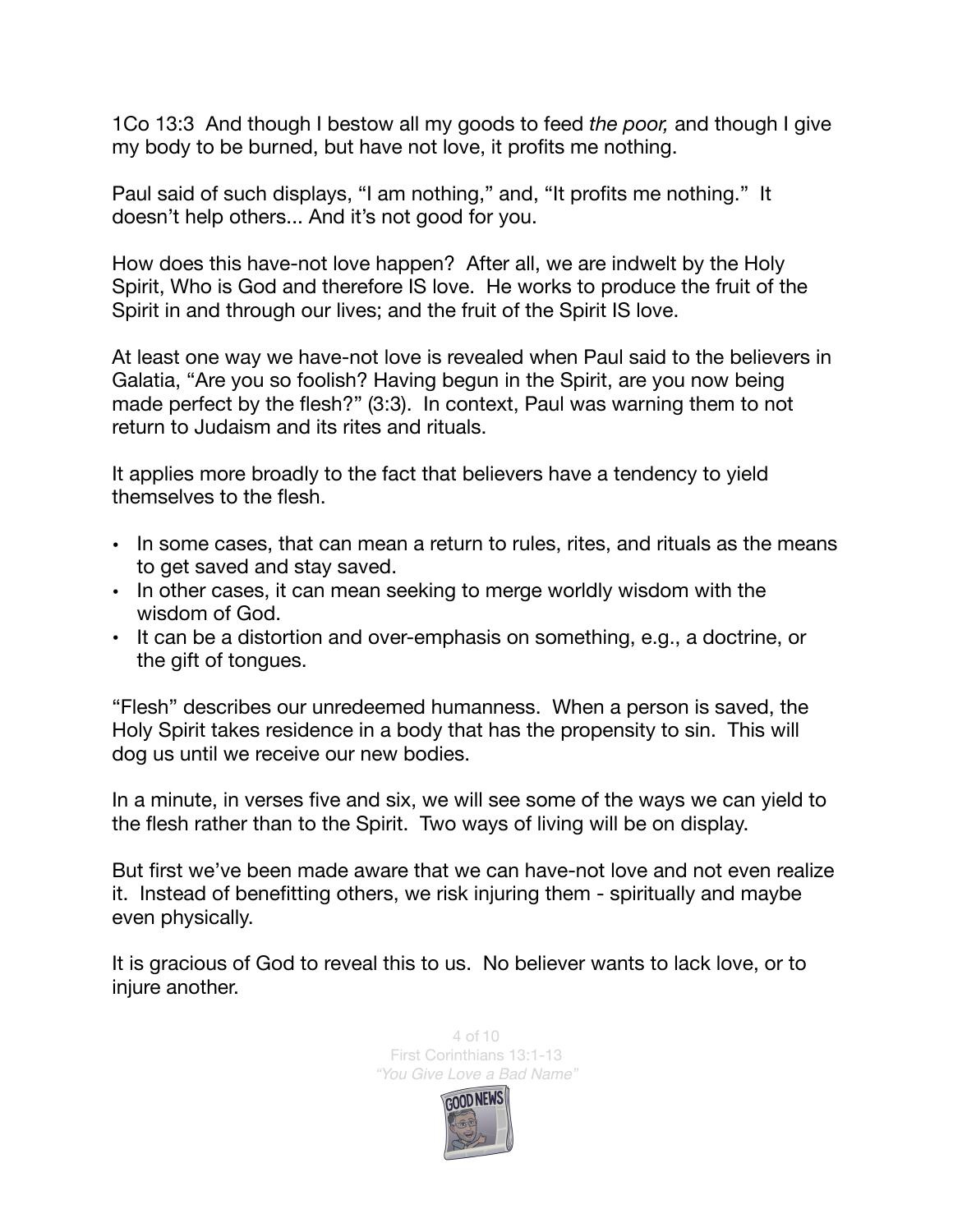## **#2 - If You Have Love You Will Encourage Other Members Of Jesus' Body (v4-13)**

I'm not sure why, but as a kid I played *Mystery Date* a few times. It is marketed to girls ages 6-14. I don't think it was gender confusion. More like I wanted to know what to wear on a bowling date.

In all, there were five possible dates - four were desirable, and the Dud, who we affectionately referred to as "the bum from *Mystery Date.*" At the end, you'd open a plastic door to reveal your date.

These next few verses feature the desirable and the undesirable believer. You don't want to be the Dud - the bum from Calvary Hanford - when God opens a door for ministry.

I have a really hard time as a teacher in this chapter. Mostly because commentary cannot improve it. Instead it threatens to dismantle it. It's a little like dissecting a rose. It ruins its beauty, and you can't really put it back together.

1Co 13:4 Love suffers long *and* is kind; love does not envy; love does not parade itself, is not puffed up;

1Co 13:5 does not behave rudely, does not seek its own, is not provoked, thinks no evil;

1Co 13:6 does not rejoice in iniquity, but rejoices in the truth;

1Co 13:7 bears all things, believes all things, hopes all things, endures all things.

We easily recognize each of these responses when we are the recipient. You've been treated kindly in your life; you've been treated rudely. Do, or do not do, unto others accordingly.

**We are not talking about self-improvement.** It isn't a matter of trying to be kind, or trying to be less rude. Anyone can try to improve. You don't need to be a believer for that.

Remember when everyday you heard the expression, "Pay it forward?" It encouraged the beneficiary of a good deed repaying the kindness to others instead of to the original benefactor. Nothing wrong with it, I suppose. But it is



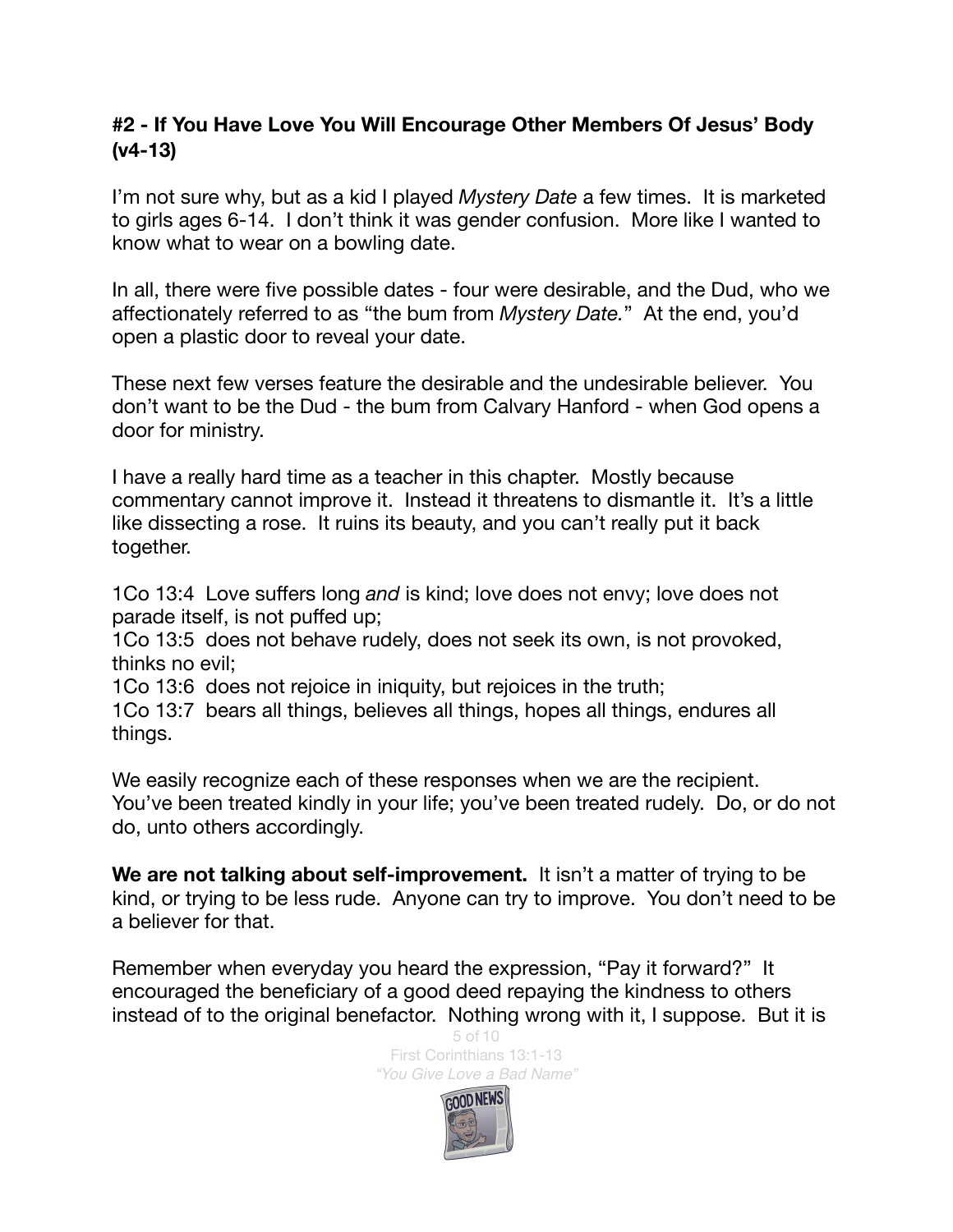a **program** designed to help people be kind. You have a **Person** to encourage and then empower you to always be kind.

If you are a believer, you can be kind, and not be rude, **right now,** by yielding to the indwelling Holy Spirit. You can respond, or not respond, accordingly.

I don't always believe that is true; and therein lies my problem. In perhaps the most popular devotional ever written, *My Utmost for His Highest,* Oswald Chambers writes,

The first thing I must be willing to admit when I begin to examine what controls and dominates me is that I am the one responsible for having yielded myself to whatever it may be. If I am a slave to myself, I am to blame because... I yielded to myself. Likewise, if I obey God I do so because... I yielded myself to Him.

Another commentator said, "We must stay yielded to the Spirit. We must say "Yes" to the Spirit when He prompts us to take a certain action or say a certain word. We must give mental assent to the Spirit's direction, and then we must actually obey His prompting and follow through by doing or saying what He has called us to do or say."

This isn't meant as a rebuke; far from it.

It is meant to set us free from re-enslavement by the flesh in order to manifest the Holy Spirit and thereby genuinely benefit others.

When we looked at the gifts listed in chapter twelve, we said the best way to understand them was to see them in the life of Jesus, or in the lives of His disciples. That works just as well for the traits of *agape* in these verses.

Jesus was always long suffering and kind. He never envied, or paraded Himself, or was puffed up, or behaved rudely, or sought His own, or was provoked, or thought evil, or rejoiced in iniquity.

"Of course," you say, "because He was God." He was fully God and fully man. While on earth, in His incarnation, He set aside the prerogatives of His deity to live as a Spirit-filled man. He yielded Himself to the Spirit as an example to us of what that looked like:



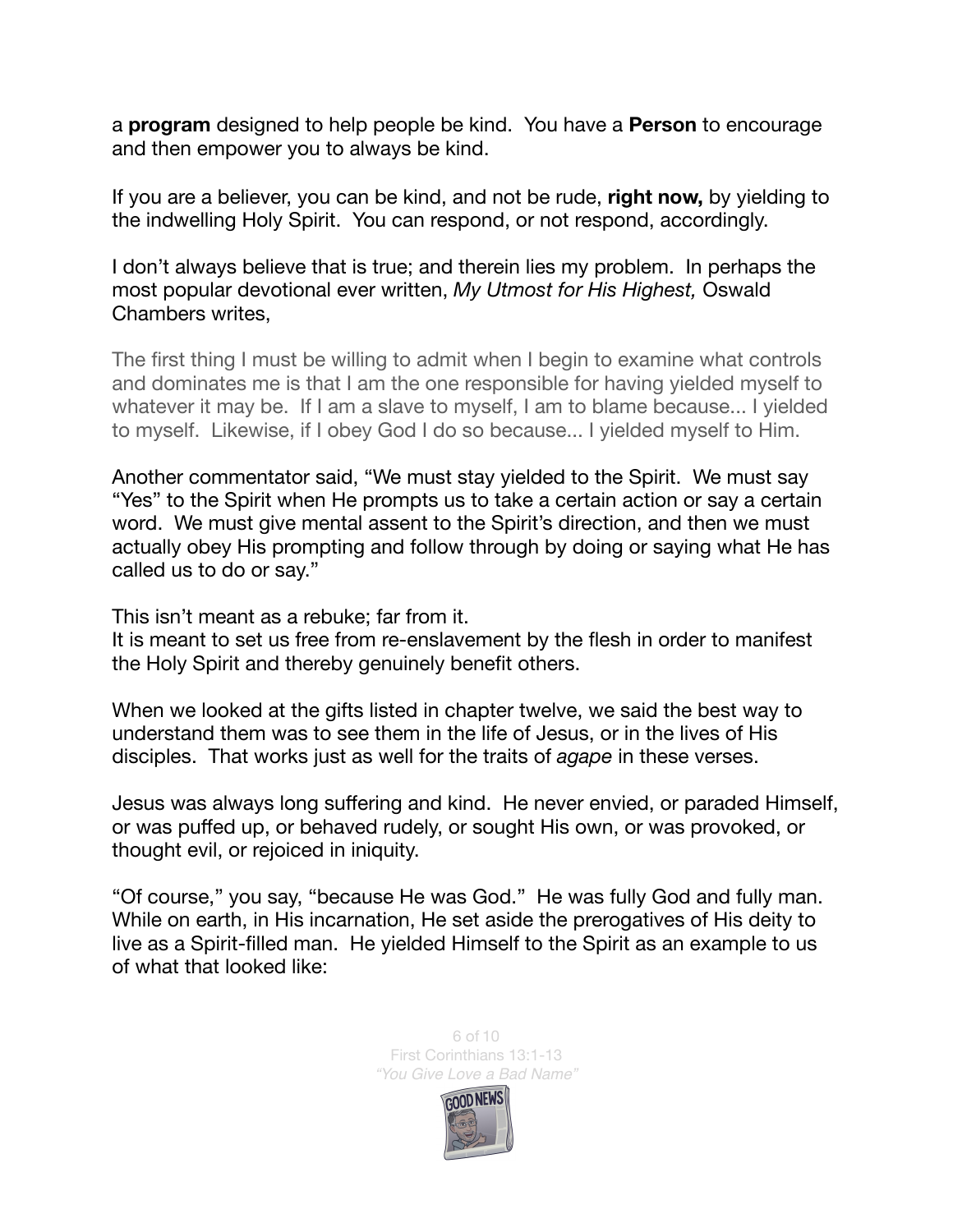- He once said, "I do nothing of Myself; but as My Father taught Me, I speak these things. And He who sent Me is with Me. The Father has not left Me alone, for I always do those things that please Him" (John 8:28-29).
- He said, "Most assuredly, I say to you, the Son can do nothing of Himself, but what He sees the Father do; for whatever He does, the Son also does in like manner" (John 5:19).
- He said, "For I did not speak on My own initiative, but the Father Himself who sent Me has given Me commandment, what to say, and what to speak" ([John](https://biblia.com/bible/esv/John%2012.49)  [12:49\)](https://biblia.com/bible/esv/John%2012.49).

Everything that Jesus did and said was exactly what His Father wanted Him to do and say, led by the Holy Spirit. It is our example. *We have the same Holy Spirit.* 

1Co 13:8 Love never fails. But whether *there are* prophecies, they will fail; whether *there are* tongues, they will cease; whether *there is* knowledge, it will vanish away.

Paul is addressing the over-emphasis the Corinthian Christians had on the gifts of the Holy Spirit. They should emphasize love, because love is permanent, carrying over into eternity, whereas the gifts are temporary.

1Co 13:9 For we know in part and we prophesy in part. 1Co 13:10 But when that which is perfect has come, then that which is in part will be done away.

There is almost no argument anymore among serious scholars about what Paul meant when he said, "when that which is perfect has come." He was talking about eternity.

- You won't need the gift of prophecy because the Lord will be speaking to you directly.
- There will be no unknown languages that need interpreting.
- The word of knowledge, by which the Lord supernaturally reveals to you something you could not have known, will vanish away because you will know everything.



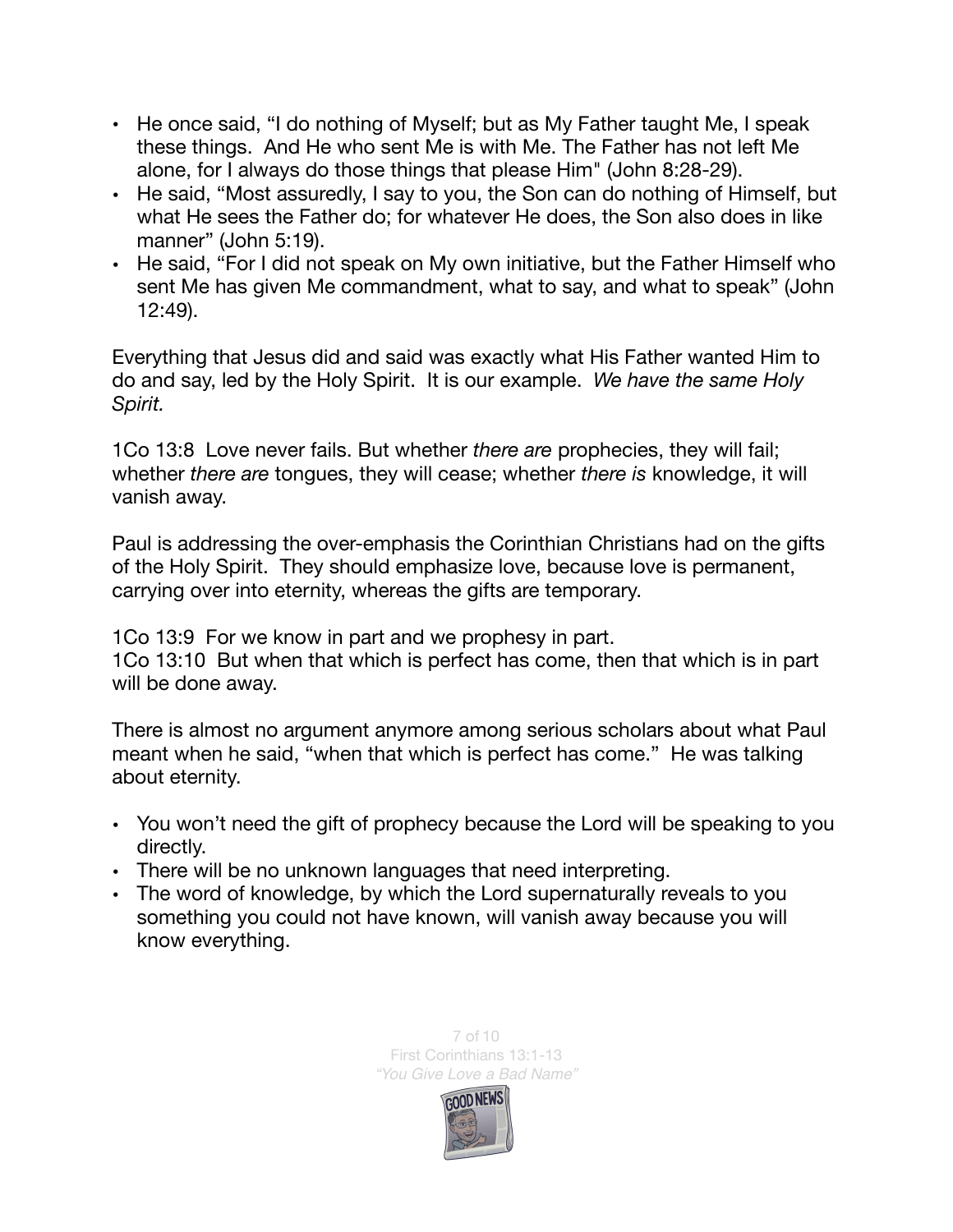By now you understand we discuss the gifts of the Holy Spirit listed in the New Testament - all of them - in the present tense. They *continued* beyond the Book of Acts; they *continue* right up to today.

Why do some Bible teachers say that several of them have ceased? One popular reason they give, that at first sounds credible, is that (they say) the verb **will cease** is not in the passive, but in the middle voice, and it could be translated, *tongues will stop by themselves*.

David Guzik writes, "Their analysis sounds scholarly, but is disregarded by virtually all Greek scholars. Even if this translation is correct, it does *nothing* to suggest *when* tongues will cease. This passage *doesn't* tell us tongues will stop by themselves; and it tells us tongues **will cease** only when **that which is perfect has come**."

**There is no biblical reason to argue that any of the gifts have ceased.** I think the real reason many believers argue against the continuation of certain gifts - notably tongues - is this: Most of the believers who manifest these gifts do so just as the believers in Corinth did. They are out of order and in error about their proper use. They rarely are open to biblical correction.

Two illustrations help you get a grasp of the change from earth to eternity.

1Co 13:11 When I was a child, I spoke as a child, I understood as a child, I thought as a child; but when I became a man, I put away childish things.

Paul compared our change from earth to eternity to the change from childhood to adulthood.

I don't think, however, he was describing the gradual changes as we grow. The way he worded this sounds more immediate. Paul was perhaps thinking of his bar mitzvah. One moment Paul was still a boy; the next he was considered a man.

It will be a spiritual bar mitzvah, in a sense, when we go to be with the Lord. Whether through death and resurrection or the rapture, we will be immediately matured. Then the gifts, as precious and important as they are on earth, will be left behind.



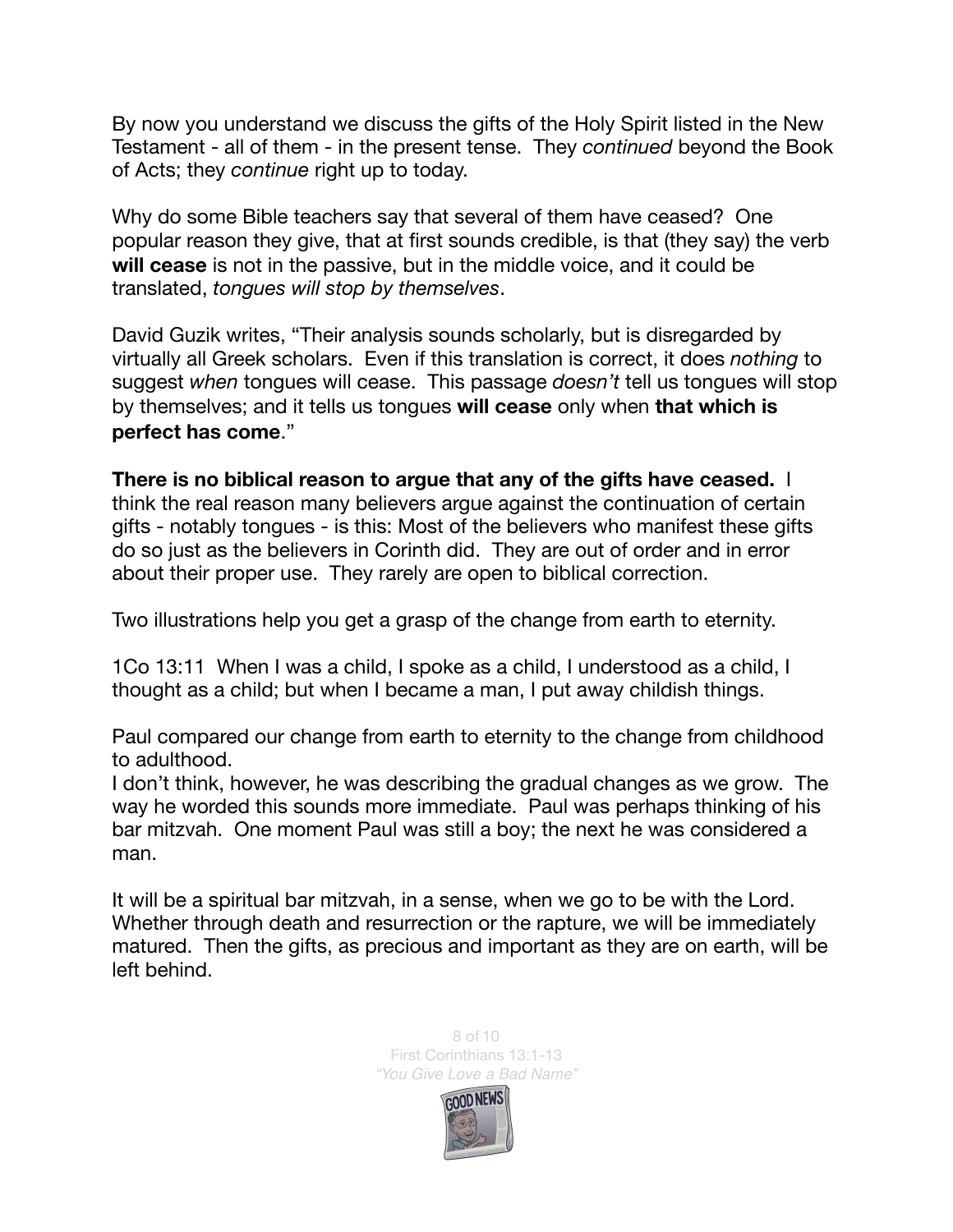1Co 13:12 For now we see in a mirror, dimly, but then face to face. Now I know in part, but then I shall know just as I also am known.

The mirrors in those days were made of beaten and polished bronze. No matter how well crafted a polished bronze mirror might be, it was really crude in giving a proper representation.

That's how we see currently spiritual things - only partially. Yes, we have everything we need for life and godliness in God's Word. But it is still not the same as being with Jesus. In Heaven we will see Him face to face. And we will know Him perfectly, even as He knows us perfectly today.

1Co 13:13 And now abide faith, hope, love, these three; but the greatest of these *is* love.

- In eternity faith will become sight when we see Jesus.
- Our blessed hope is the coming of the Lord. Thus "hope" is only necessary for our time on earth.
- "Love" does not have the same temporary quality. It will go on for eternity as the very atmosphere in which we exist.

The Holy Spirit produces this love. Since He indwells us **these characteristics are not only possible, they are normal. Love is normal Christian behavior.** In the movie *Pay It Forward,* the lead line was, "When someone does you a good deed, don't pay it back, pay it forward." It spawned a "Pay It Forward" foundation... A "Pay It Forward" novel... And a "Pay It Forward" day, April 30th.

None of that was specifically Christian, although there are tons of sermons that capitalized on it. It's a good example of what we always tend to do: Make our walk with Jesus a self-improvement program.

If you were to review the most popular Christian books over the last twenty years, they are really self-improvement programs masquerading as something spiritual.

## *You can't improve the flesh. Not ever. It isn't a matter of my trying harder but of believing I can yield to the indwelling Holy Spirit.*